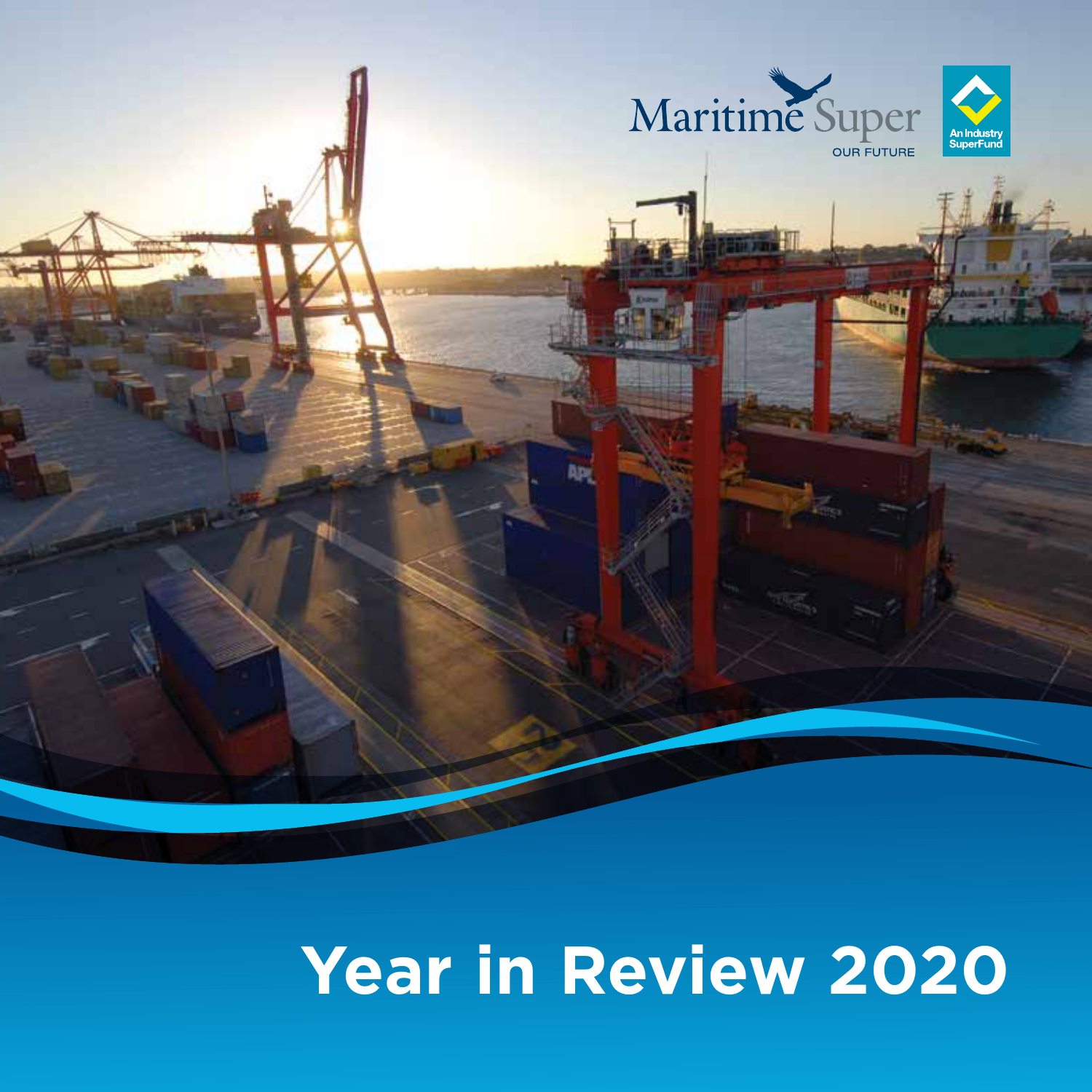## **Helping you make the most of your super**

Looking back on 2020, it was a challenging year for all super funds; however as always we remained focused on the fundamentals that have delivered positive outcomes for generations of members for over 50 years.

#### The year in review sees Maritime Super:

- continue to deliver sound long-term investment performance, meeting and exceeding investment objectives set for our core investment options where members are predominantly invested,
- support members when it counts most, with a 98% payout rate on eligible insurance claims with comprehensive insurance cover arrangements,
- develop and evolve digital solutions to help members understand, manage and make the most of their super, and
- **PED Provide exceptional member service as evidenced by top benchmark rankings in member** satisfaction and NPS research conducted by independent researchers across the super industry.

These outcomes, along with our ongoing focus on net returns and benefits to members, attest to promoting the financial interests of members over the year. Our members' best interests are at the forefront of all we do; our culture supports this and our teams are empowered to act accordingly – our members know this and value our agile approach.

As an industry super fund with \$6 billion in assets under management and over 24,000 members, our strategy and value proposition are built around having a customised offer – delivering personalised products and services to members.

Given our structure, we have the capacity and intent to get close to our members and make a difference to them personally  $-$  our members are not just a number. To be distinctive and meaningful to members, we have a strong member engagement program that includes worksite visits by financial planners, welcome calls to new members, loyalty calls at membership milestones and a seminar program to meet with members across the country.

Our administration fee is on a cost recovery basis and allows us to offer these additional valued services without disadvantaging members. Despite our size, we sit in the mid-range of MySuper fees and are competitive when compared to other super funds.

Our strategy for growth and ongoing development focuses on engagement with like-minded industry funds to explore strategic alliances in the best interests of members; which may involve merger opportunities or seeking greater efficiencies through collaboration with other funds on investments, like our recently announced partnership with Hostplus to pool assets to access scale and greater investment opportunities.

Member Outcomes Assessment Annual determination 31 December 2020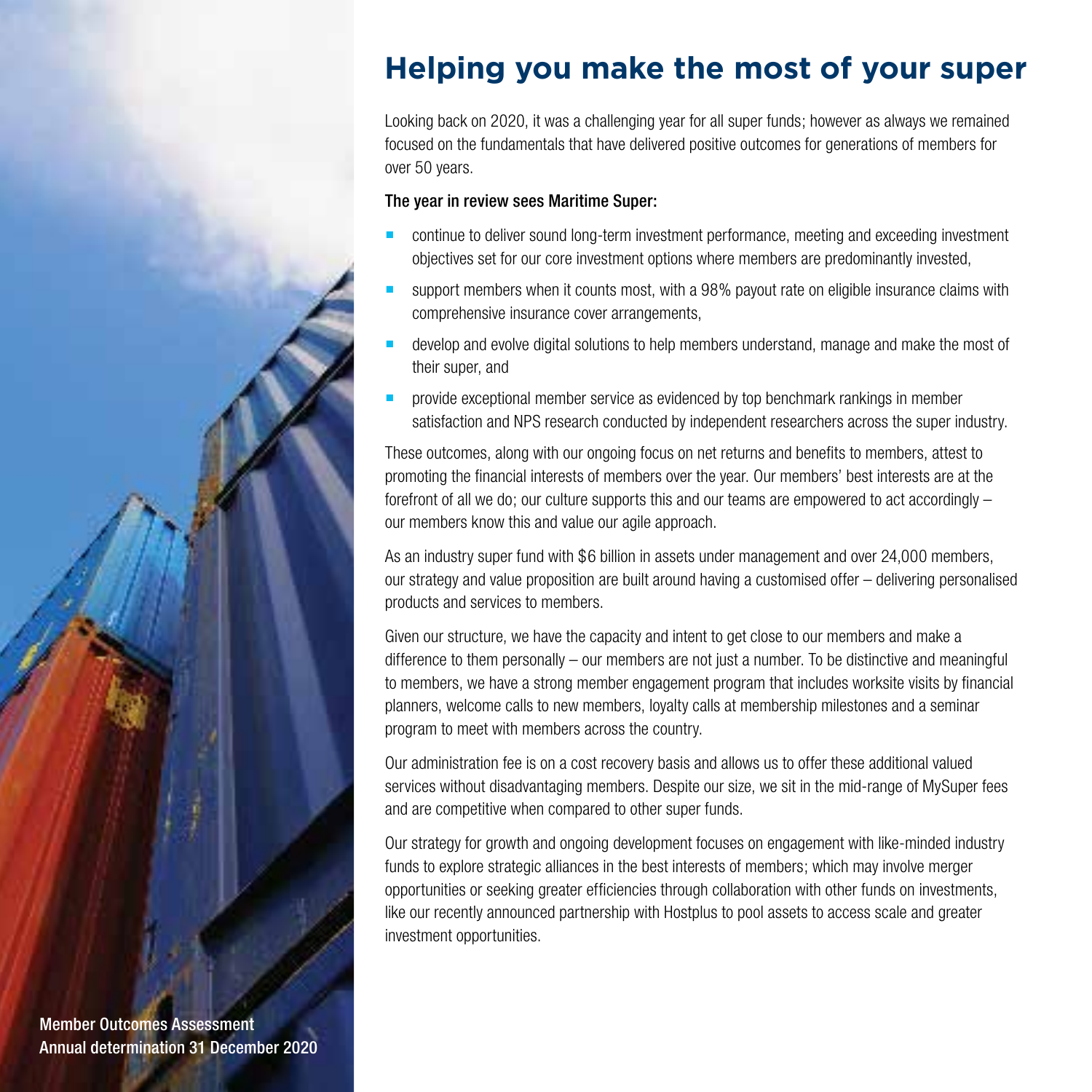## **MySuper - investment returns, fees and risk**

The MySuper product is the Fund's default investment option for members who don't make an investment choice when they join. It represents around 15% of member balances in the Fund – most members of the Fund make an active investment choice and are invested in one or more of our core investment options. For members in the MySuper product, the fees, returns and level of investment risk as benchmarked against all other MySuper products is shown below.

| <b>Item</b>                                                     | <b>Metrics</b>                                                                                                                                                                                                                                                                                                                            |                                                        |                                                                                    | <b>Comments</b>                                                                                                                                                                                                                                                                                                                                                                                                                                                |  |  |
|-----------------------------------------------------------------|-------------------------------------------------------------------------------------------------------------------------------------------------------------------------------------------------------------------------------------------------------------------------------------------------------------------------------------------|--------------------------------------------------------|------------------------------------------------------------------------------------|----------------------------------------------------------------------------------------------------------------------------------------------------------------------------------------------------------------------------------------------------------------------------------------------------------------------------------------------------------------------------------------------------------------------------------------------------------------|--|--|
| Investment returns for<br>the period ending<br>31 December 2020 | 1 year<br>3 years<br>5 years<br>10 years                                                                                                                                                                                                                                                                                                  | Return<br>3.09%<br><b>NA</b><br><b>NA</b><br><b>NA</b> | Rank vs<br>MySuper universe<br>28 out of 53<br><b>NA</b><br><b>NA</b><br><b>NA</b> | The current MySuper investment strategy commenced 1<br>December 2019 and therefore does not have 3, 5 or 10 year<br>returns. While the 1 year return ranking is strong, it is too short<br>a period to measure against the Trustee's primary objective of<br>CPI+2.75% pa.<br>To provide indicative past history, the Fund's Balanced option is<br>the most similar existing option, past returns are shown in the<br>table in the Investment Strategy section |  |  |
| <b>Investment Risk</b>                                          | Medium to High (expect 3 to 4 negative years in 20 years).<br>Of all single strategy MySuper products, 2% have Very High,<br>34% have High, 58% have Medium to High and 6% have<br>Medium.<br>Of all comparable lifecycle stages, 1% have Very High, 69%<br>have High, 20% have Medium to High, 9% have Medium,<br>1% have Low to Medium. |                                                        |                                                                                    | The MySuper risk measure is consistent with the majority of<br>strategies in the MySuper universe (Lifecycle MySuper stages<br>with return targets within 0.5% of our MySuper return target (CPI<br>$+4.25\%$ ) have been considered as comparable lifecycle stages).<br>We note that risk measure comparisons should be made in<br>conjunction with $CPI+$ target return comparisons.                                                                         |  |  |
| Fees                                                            | \$315 investment).                                                                                                                                                                                                                                                                                                                        |                                                        | \$533 for \$50,000 member balance (\$218 administration,                           | The MySuper ranking on total fees is broadly mid-range of the<br>MySuper universe.                                                                                                                                                                                                                                                                                                                                                                             |  |  |
|                                                                 | 34 out of 118 comparable lifecycle stages.                                                                                                                                                                                                                                                                                                |                                                        | Ranks 28 out of 53 single strategy MySuper products and                            | We note that net investment return after all fees and taxes is the<br>most important measure for members' balances.                                                                                                                                                                                                                                                                                                                                            |  |  |

From 30 September 2020, we changed the investment strategy of our MySuper product to address the changing membership profile in this option and lower the cost structure. The prior investment strategy was age-based and had a more defensive, lower-risk strategy for members aged 55 and over to safeguard larger balances. The MySuper option now has a single investment strategy for all ages. The change recognised that the membership profile of the MySuper option is shifting over time, and older members are more inclined to make an active investment choice across the Fund's range of options.

The MySuper option is invested 75% in growth assets and 25% in defensive assets with greater exposure to growth assets and some passive investments. This investment strategy provides a higher likelihood of greater returns, with lower fees – as investments in growth assets is through a mix of active and passive investment approaches with reduced investment management fees. These changes were made to better align investment outcomes to member needs.

The Fund's focus is always on the net return to members; that's the bottom line and it is what hits members' accounts. Investment fees and costs are those incurred by the investment managers who create these returns. The Fund's administration fee structure is such that all members are charged a fixed dollar fee of \$78 per year to cover the costs of the Fund, plus an asset-based fee that is charged in proportion with assets invested, but with a fee cap for balances over \$500,000. Our approach to setting fees ensures members are treated fairly and reasonably, and the Fund remains competitive in the industry.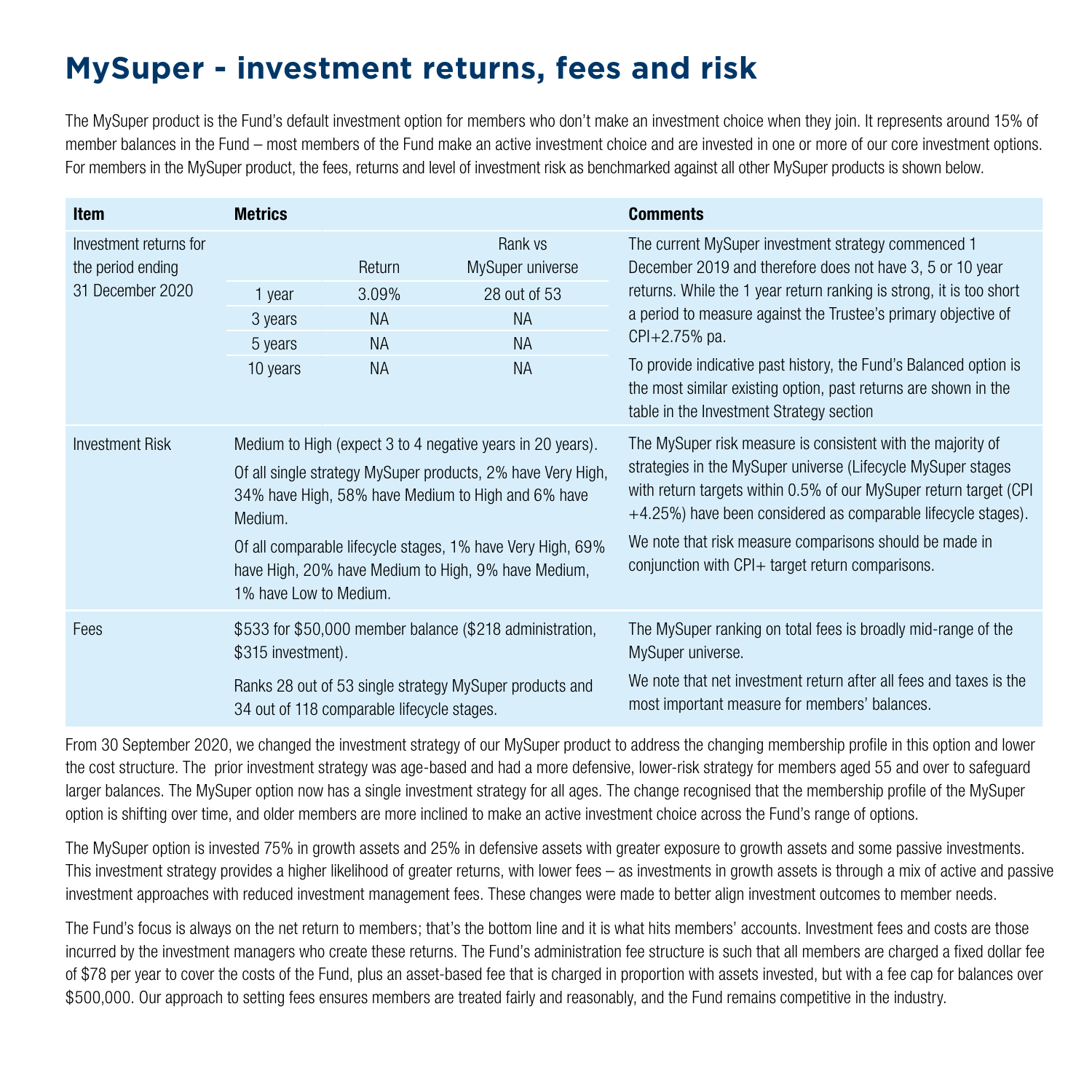

### **Member services and products that deliver real benefits**

At Maritime Super, what makes us different is our unique understanding of, and involvement in, the maritime industry and our ability to get close to members to make a real difference. Because we're an industry-specific fund, we can get to know our members and key stakeholders to truly connect and understand their requirements to design products and services that address and anticipate member needs.

As a member, you receive distinct benefits that are not necessarily accessible to you with any other super fund. We are proud of the products and services we deliver to help members achieve, not just a comfortable retirement, but financial freedom and security for life after work.

#### Here are some of the ways we deliver improved outcomes for members:

- membership categories and sub-fund categories with above-standard employer contribution arrangements and benefits associated with the maritime industry that see our members retiring with at least twice the industry average super balance
- dedicated, cost-effective access to our financial planners, with 15% of members under advice
- range of diversified and sector investment options that provide choice by way of risk/return profiles and flexibility to choose one or a combination for your account balance and/or future contributions
- **EXECOMPTER COMPTER COVERTM** constrained specifically to address the risks of maritime occupations, cover not necessarily available outside a group policy or privately
- inhouse Member Services team, with specific knowledge of the industry and Fund, taking over 42,000 calls annually in addition to outbound calls to assist members with specific changes – our calls are not timed and the main aim is to help members
- pension options to help members transition to an effective income stream tailored to their requirements, with over 20% of members' money in pension products
- digital solutions with personalised experiences to help members make the most of their super, with over 20% of members on the App

We know our members value our personalised, agile approach and service delivery through consistent positive feedback to our teams and in member satisfaction surveys. In July 2020, we participated in an independent syndicated program by CSBA who collected feedback from members of 33 super funds (comprising corporate, industry and retail funds).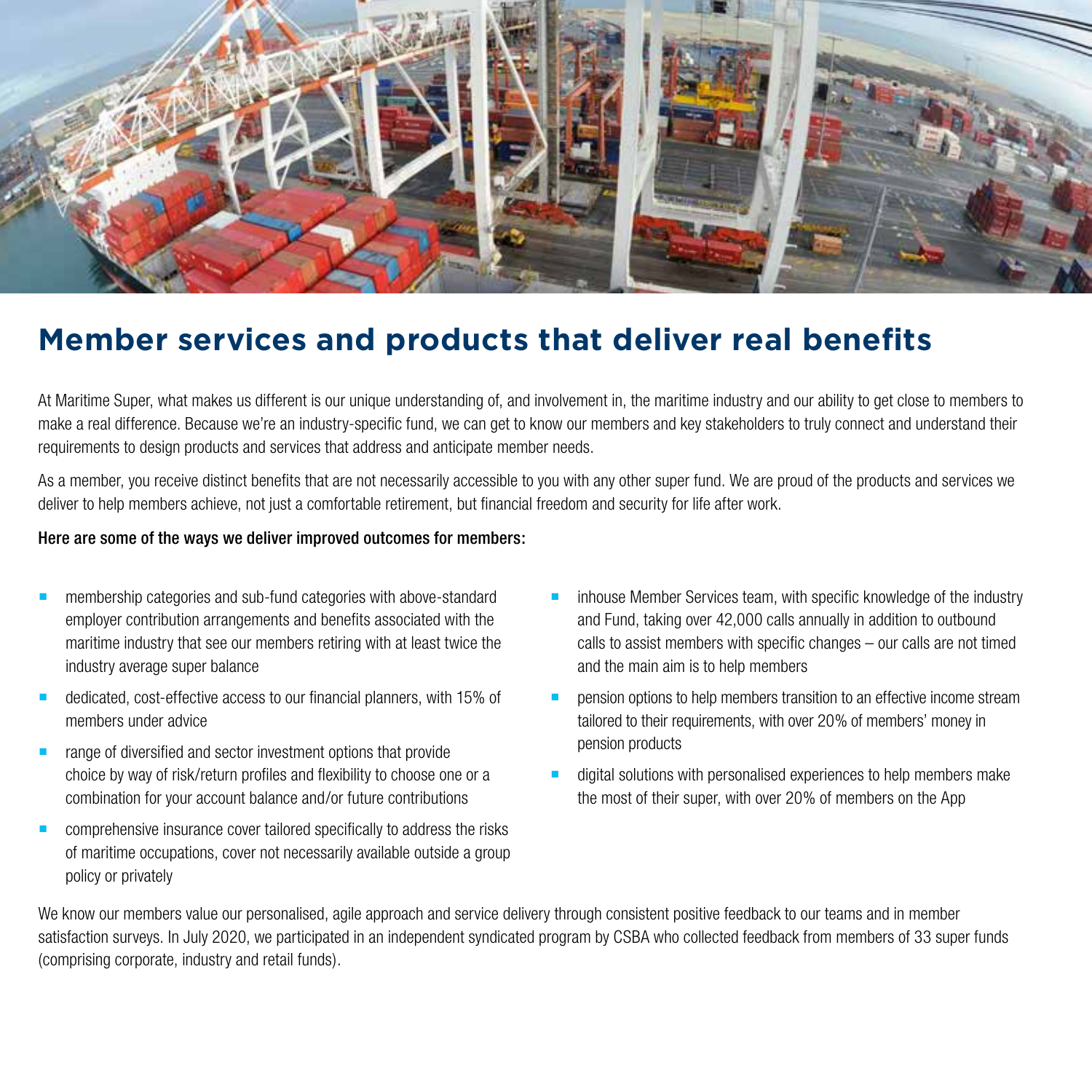Here are some of the findings from the 2020 Member Survey that demonstrate we're BIG on service:



#### **Overall Satisfaction Score**

Remained strong at 8.3 (substantially higher than the all funds average)



#### **Ease of Dealing Score**

Highest score 8.9 'Extremely Easy' (substantially higher than the all funds average)



### **response**

Satisfaction score of 7.8





#### **Planning for Retirement**

78% of members agree that Maritime Super empowers them to plan and prepare for retirement

**Top marks when it comes to:**

'Handles enquiries quickly and efficiently'

> 'Provides information I require'

In the last 12 months, particularly with the impact of the pandemic, our focus has been on supporting members over the phone and online.

With call volumes doubling during the pandemic, our relationship and financial planning teams assisted member services with inbound and outbound calls to address member enquiries.

During this time, with experienced increased traffic to the website, we also developed new content and online resources for members like our Info Hub and Your Super Sorted microsite – easily digestible and actionable tools to help members make the most of their super.

### **Making an impact, being relevant to members**

Maritime Super's focus is net return and benefits to members through a highly customised approach. With that in mind, our fees are comparatively higher than other funds that provide a more standardised offer on a larger scale, and this is to be expected.

Our members have access to staff – from the Member Services team through to senior management, including our CEO who likes to take calls from members from time to time. Our approach is to engage one-on-one with our members to build a rapport and offer a meaningful, relevant service to members.

Our focus is on the delivery of solid net investment outcomes for long term investment growth and quality member services to ensure our members make informed decisions and achieve financial freedom and security in retirement.

While we are confident our size and operations deliver a highly customised, competitive and appropriate offer to our members when it comes to insurance arrangements, pension products and member services, we're conscious that investing under a larger pool of assets would bring forth greater investment opportunities and other scale benefits. The Trustee continues to explore merger and alliance opportunities with like-minded funds. Hence our new investment partnership with Hostplus, effective 30 April 2021. Maritime Super will invest in the Hostplus' Pooled Superannuation Trust (PST) to create a combined asset pool of over \$61 billion. This pooled arrangement is expected to deliver improved investment outcomes through immediate as well as long-term investment opportunities typically not available to smaller funds of our size, including in unlisted, 'Tier 1' assets, such as infrastructure, property, private equity and venture capital.

Trustee's determinations for the year ending 2020 made on 25 February 2021

- The fund is promoting the financial interests of both MySuper and Choice members and expects to continue to do so in the future
- The options, benefits and facilities offered are appropriate for members
- $\blacksquare$  The investment strategy, including the level of investment risk is appropriate for members
- The basis for the setting of fees is appropriate for members
- The insurance strategy is appropriate for members
- $\blacksquare$  The insurance fees charged do not inappropriately erode the retirement incomes of members
- The operating costs are not inappropriately affecting the financial interests of members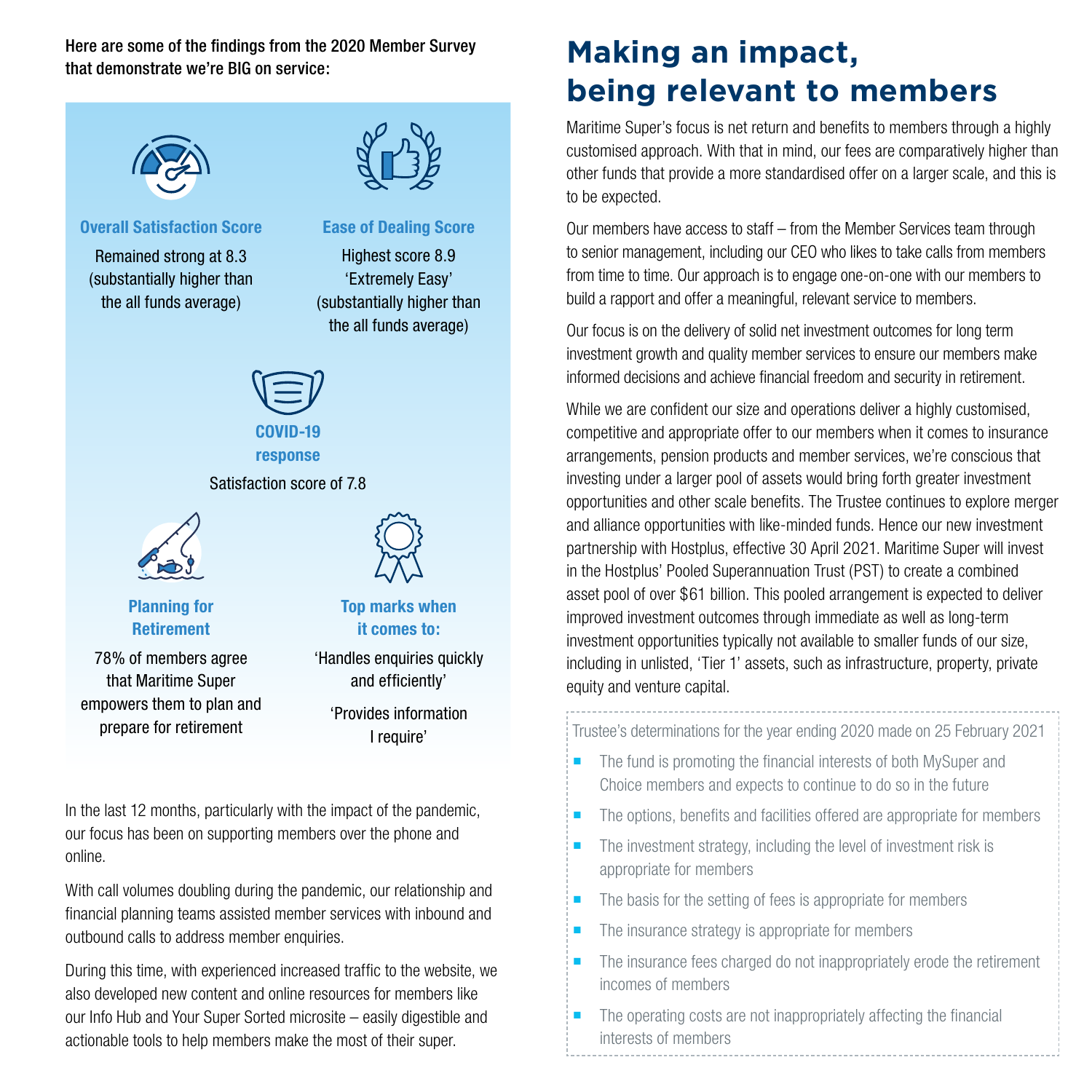**Investment strategy: focused on long-term investment growth**

At Maritime Super, we believe investment success comes from setting a long-term investment strategy and staying on course with it. Our aim is to help members make informed decisions and achieve financial freedom in retirement. To do so, we take the investment of member assets very seriously.

With higher-than-average account balances and an older age profile, historically the Fund has leaned toward a defensive positioning in some aspects of investment strategy and, in turn, developed risk management strategies to support investment in growth assets during market volatility with a view to sustaining long-term investment growth for members.

The Fund offers a range of investment options for members, acknowledging the fact that members have varying investment objectives, risk tolerances and return expectations. We offer diversified, sector, indexed and fixed-term options – all with the view to provide members with the opportunity to invest their money as they choose.

Our members take an active interest in the investment of their super and the Fund supports this through education and advice to help members along the way – such as free phone advice on investment strategy and welcome calls to new members to assist with getting set up – as a result, only 15% of Fund assets are in the default MySuper option. That sees 85% of members' money actively invested across our range of investment options. Over half of membership assets are invested in the Growth and Balanced options, 31% and 21% respectively, with the remaining portion invested mostly across Conservative, Moderate and Cash options.

The long-term investment performance for our core investment options has been strong and all have comfortably exceeded their primary return objectives over the past ten years.

Another relevant measure is the 10 year performance against the median return in the SuperRatings performance survey.

| 10-year period to 31 December 2020 | Actual return pa | Investment objective |                | SuperRatings Categories       | <b>SuperRatings Median</b> |
|------------------------------------|------------------|----------------------|----------------|-------------------------------|----------------------------|
| Growth                             | $8.1\%$          | 5.0%                 | $CPI + 3.5\%$  | Growth (77-90)                | $8.2\%$                    |
| Balanced                           | 7.1%             | 4.3%                 | $CPI + 2.75\%$ | Balanced (60-76)              | 7.5%                       |
| Moderate*                          | 4.8%             | $4.0\%$              | $CPI + 2.5%$   | Conservative Balanced (41-59) | 5.7%                       |
| Conservative                       | $4.7\%$          | 2.5%                 | $CPI + 1.0\%$  | Capital Stable (20-40)        | 5.1%                       |

\* The Moderate option does not have 10 years of past performance. Returns shown are for the five years to 31 December 2020.

Overall, our investment strategy is focused on long-term fundamentals and diversification across a range of asset classes, sectors, regions and managers.

We look for investments that will benefit members and ensure their retirement income needs are met in the long run. While we keep a close watch on short-term market movements, we don't make short-term decisions that attempt to time the market. Short-term reactions during periods of volatility do not play a part in our investment approach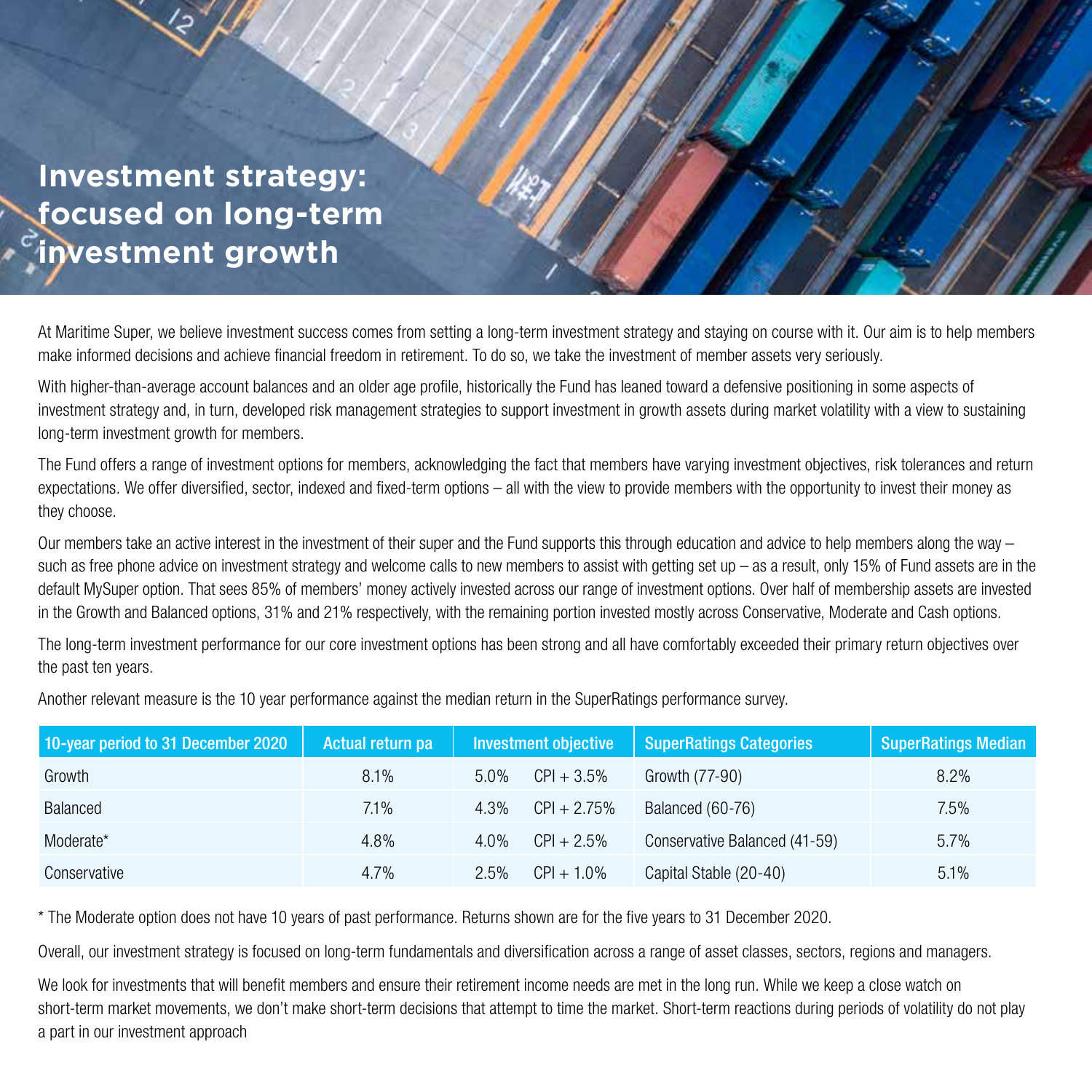### **Insurance: tailored to industry**

Maritime Super's key strength for members lies in the industry we represent, with a strong connection to the heritage and knowledge of the challenges and issues faced by the maritime industry. As a result, we offer tailored and comprehensive insurance cover that addresses key roles and risks of maritime occupations, which is available to members under a group policy and offers generous definitions and limited exclusions.

Because we're buying insurance on behalf of all our members, we've also negotiated competitive prices with our insurer not necessarily available privately.

Members can choose from three types of cover:

- Death
- Total and Permanent Disablement
- Income Protection

The type and level of insurance cover available will depend on membership category, with cover and premiums that cater to blue collar, light blue collar and white collar occupations. Most members automatically receive a given level of insurance cover based on their membership category when they join. Voluntary cover is available to most members and is subject to acceptance by the Insurer.

Maritime Super has a dedicated internal claims management team that works closely with the insurer, MLC Australia, to support members through difficult periods. We're pleased to report that 98% of eligible claims are paid out to members and provide sizeable benefit payments when members and their families need it most.

Maritime Super has adopted the Insurance in Superannuation Voluntary Code of Practice (the Code). The Code is a set of standards developed by the superannuation industry with the aim of streamlining the insurance process for super fund members and to improve the overall claims experience.

In recent years, there has been a focus on balance erosion and insurance premiums in the super industry as reflected in the Code. For many of the Fund's membership categories, the employer pays the premiums or pays contributions above the Superannuation Guarantee level, so balance erosion is not an issue. For other groups of members, the Trustee balances the need for, and cost of, insurance cover for the mainly 'high risk' occupations against the Code benchmark of 1% of salary. Member balances are also considered in making this assessment.